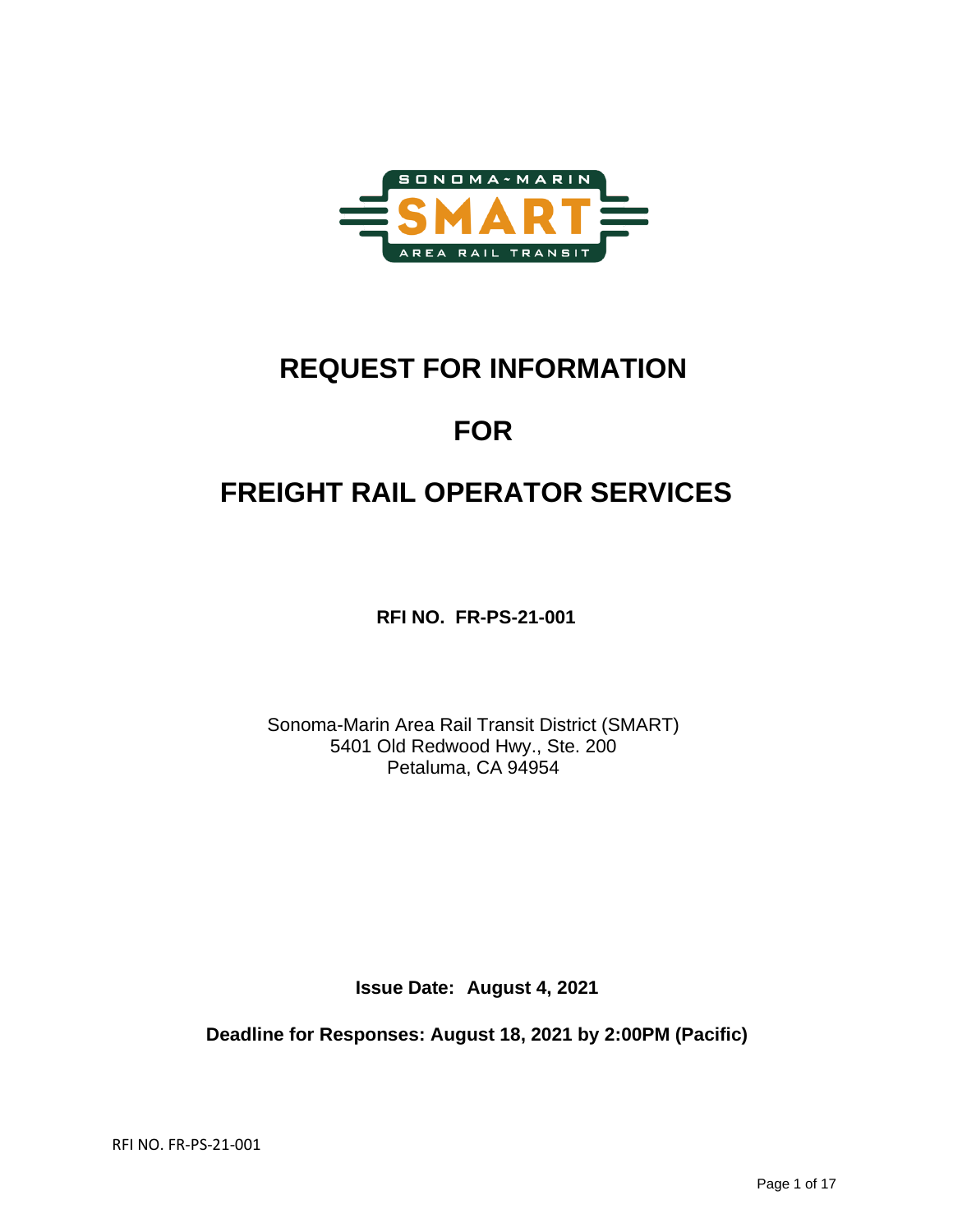# **TABLE OF CONTENTS**

The following Attachments are incorporated into this Request for Information:

# **ATTACHMENTS**

ATTACHMENT A - QUESTIONNAIRE FORM ATTACHMENT B - EXECUTIVE SUMMARY OF SMART'S FREIGHT RAIL OPERATIONS, MAINTENANCE, CAPITAL COSTS, AND BUSINESS OPPORTUNITIES ANALYSIS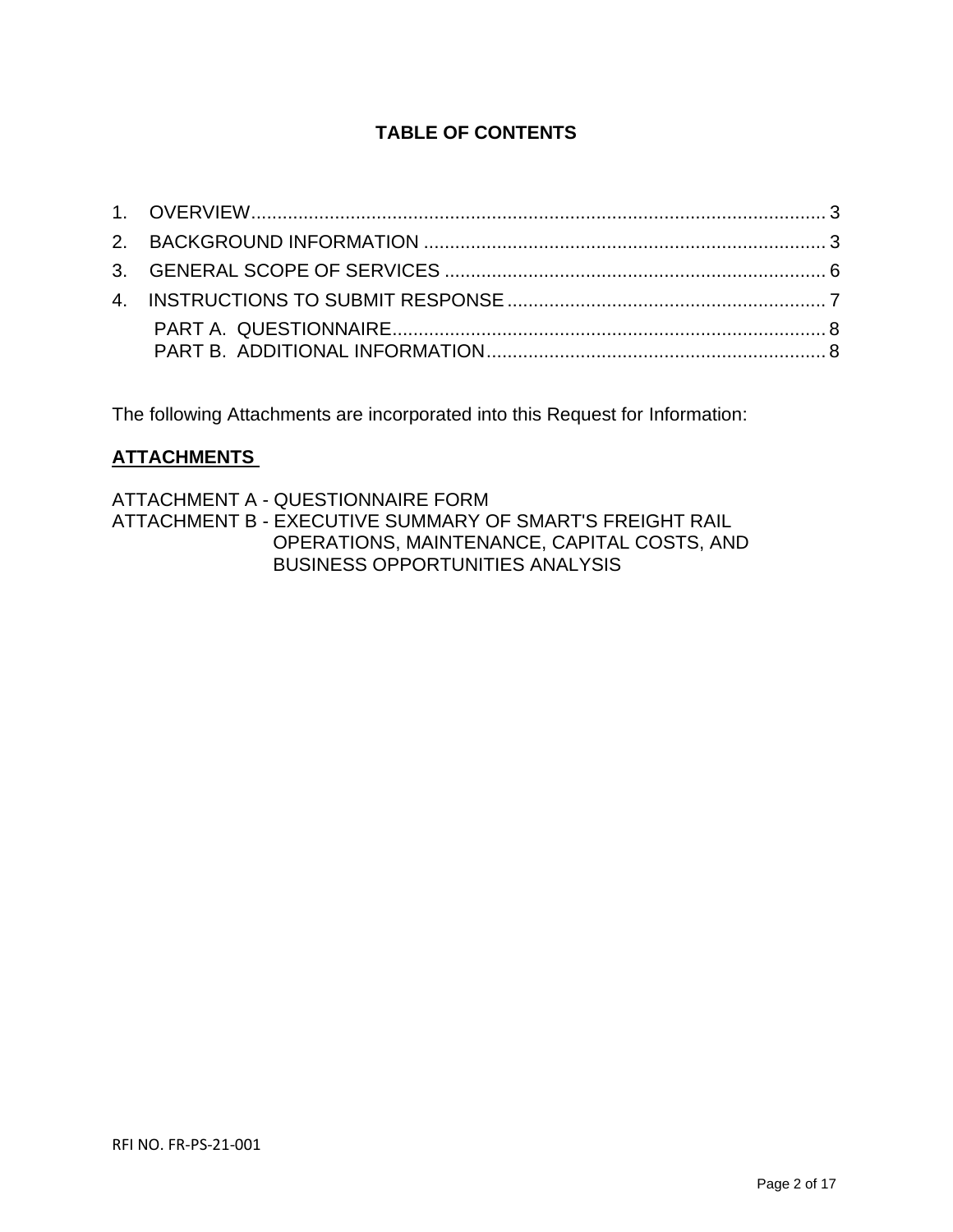### **1. OVERVIEW**

The Sonoma-Marin Area Rail Transit District (SMART) is a government transit agency that owns, maintains, and operates passenger rail service between Larkspur in Marin County and North Santa Rosa in Sonoma County.

Recently, SMART received approval from the Surface Transportation Board (STB) to become a common carrier for Freight and is analyzing whether to contract the Freight Operation Services with a third-party contractor or perform the freight operation in-house.

SMART is issuing this Request for Information (RFI) to determine whether there are any freight operators that possess the experience and interest in providing Freight Operator Services for SMART.

The Sonoma-Marin Area Rail Transit District (SMART) conducts its Requests for Information process electronically through a dedicated Procurement Portal located a[t https://sonomamarintrain.bonfirehub.com.](https://sonomamarintrain.bonfirehub.com/) Please register your company in order to obtain all documents, communicate with SMART, access addenda, receive notifications, and submit your response.

**THIS IS A REQUEST FOR INFORMATION (RFI) ONLY**. This RFI is issued solely for information and planning purposes and will not result in an award of any contracts. This does not constitute a Request for Proposal (RFP) or a promise to issue an RFP in the future. It is being issued to determine the level of interest to provide Freight Operations Services for SMART. Dependent upon responses to this RFI, a Solicitation may be issued. Unsolicited proposals cannot be considered.

### **Disclaimer**

This RFI in no manner obligates SMART to pursue any contractual relationship with an entity that responds to this RFI. SMART further reserves the right to cancel this RFI at any time if deemed to be in the best interest of SMART.

## **2. BACKGROUND INFORMATION**

### **2.1 History of Recent Events**

Since 2011, Northwestern Pacific Railroad Company (NWPCo.) has served Sonoma County as the freight rail operator.

On February 22, 2021, the freight operator, NWPCo, petitioned the Surface Transportation Board (STB) for Discontinuance of Service Exemption (requesting authority to cease being the freight operator).

In February of 2021, SMART hired a third-party consultant, Project Finance Advisory Ltd, to conduct a thorough and unbiased analysis of existing and potential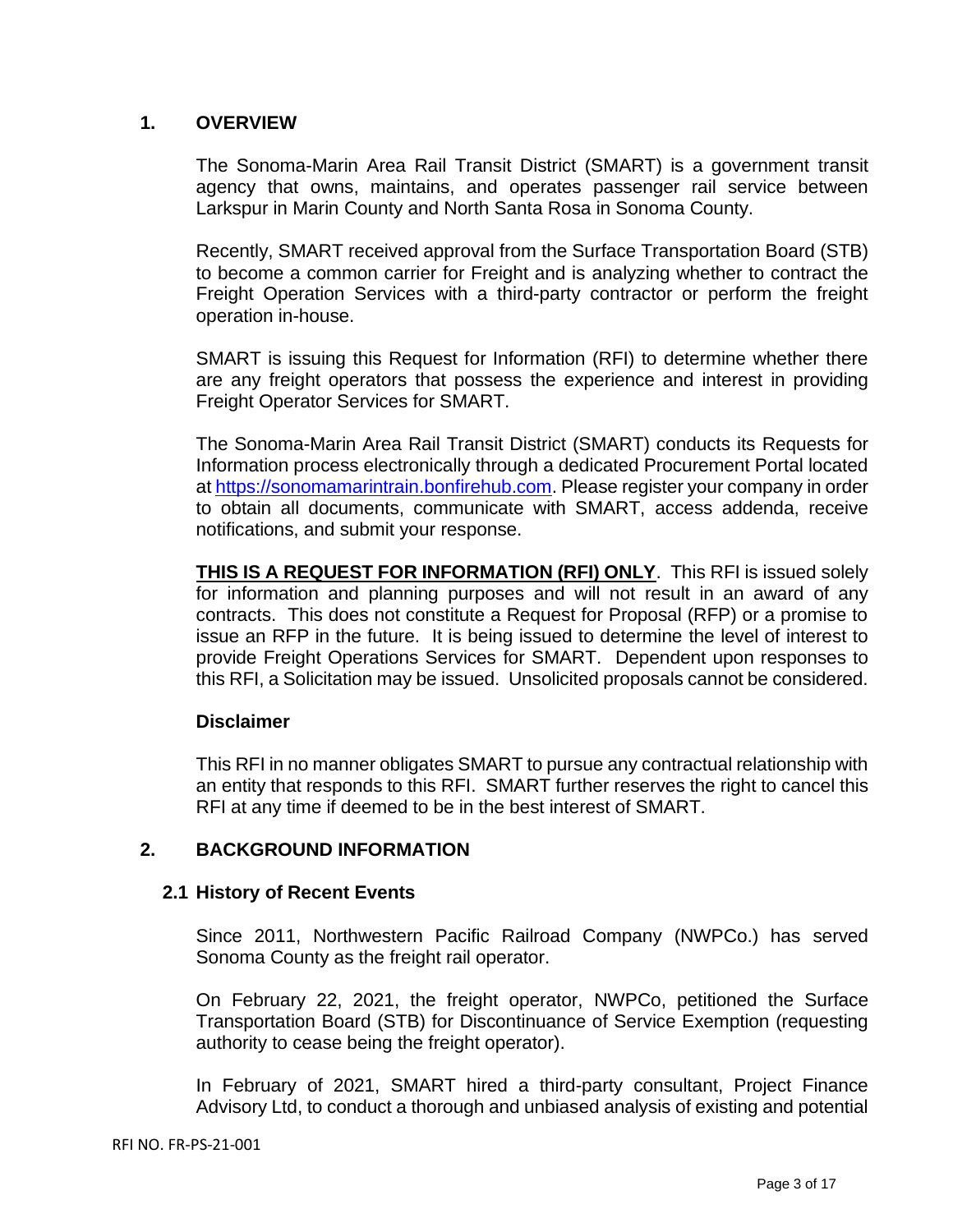freight rail customers within the North Bay Area and to identify the operations, maintenance, and capital costs associated with the expected and potential freight traffic. In addition, the analysis identifies the challenges, potential solutions to those challenges, and provides reasonable estimates of the freight traffic potential which the area holds. The executive summary of the final report is provided for reference in Attachment B "Executive Summary of SMART's Freight Rail Operations, Maintenance, Capital Costs, and Business Opportunities Analysis".

On June 11, 2021, the STB approved NWPCo's petition for discontinuance of service and authorized SMART to assume freight operations and common carrier duties over the rail line which became final on July 11, 2021.

At this time, NWPCo. is expected to provide interim service until SMART replaces their operation by either self-performing the operation or contracting with a thirdparty operator to fulfill the service.

#### **2.2 Number of Current Customers and Frequency of Service Provided**

NWPCo. currently delivers to 4 customers using 3 separate spurs all located in Petaluma, CA. The customers are Dairymen's Feed & Supply Co., Hunt & Behrens Inc, Willowbrook Foods, and Lagunitas Brewery. Deliveries to Petaluma are completed on 2 nights each week and interchanges with California Northern Railroad, a Genesee & Wyoming property, 2 other days of the week. The current window for operations to Petaluma on the Mainline Subdivision is between 9:00 pm (Pacific) and 3:00 am (Pacific).

In addition to twice weekly deliveries, the current operator, NWPCo., has agreements with nearby refineries to store full and empty Liquid Petroleum Gas (LPG) tank cars, as well as, hoppers of refinery biproducts. In total, existing storage is roughly 175 carspots. This number may be expanded to 225 if additional work is completed to the Burdell siding in Novato, CA to address its proximity to mainline track. In the Fall/Winter of 2021, the SMART Board of Directors will consider whether the storage of LPG at Schellville can continue or cease once the current contract obligation has been met.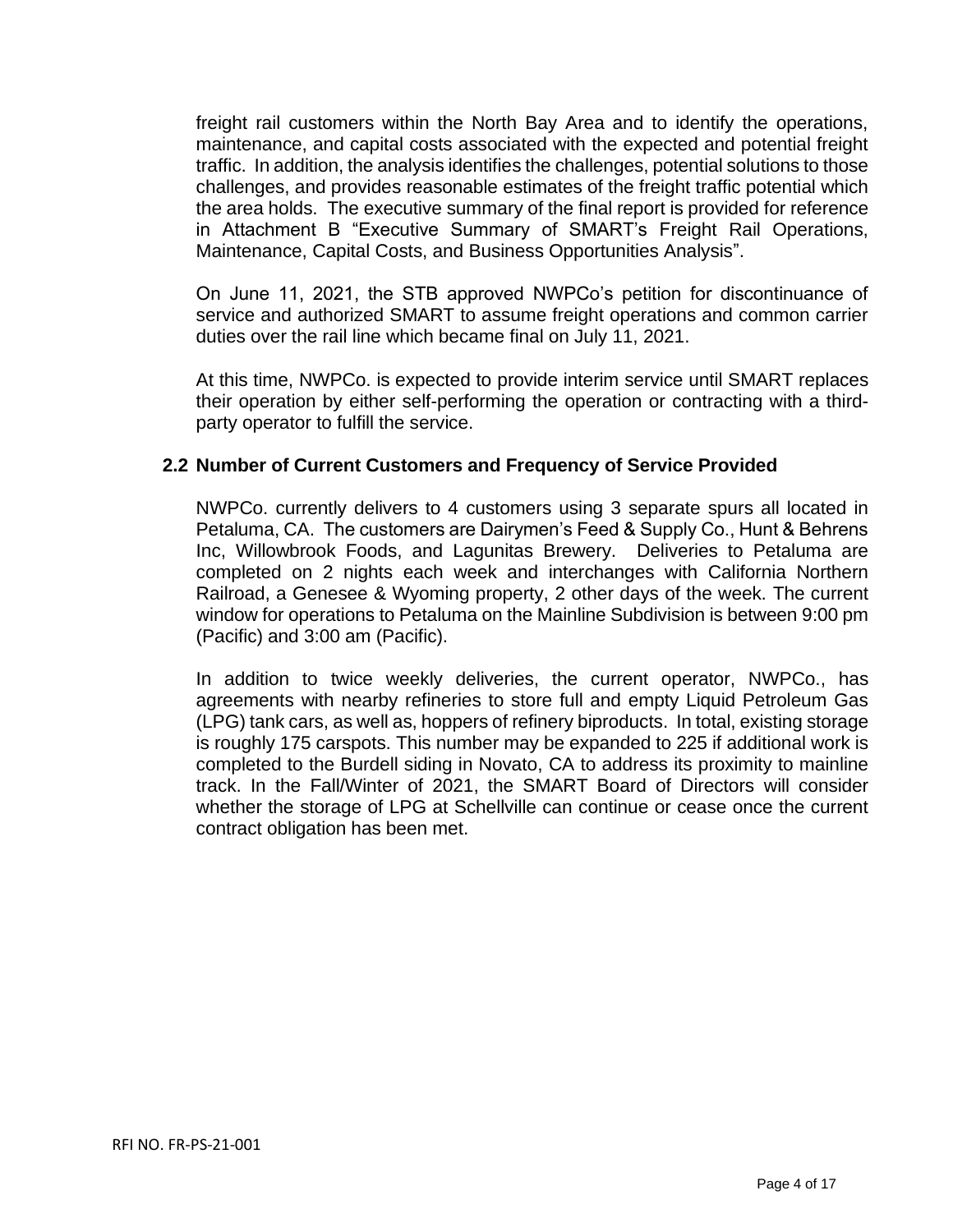## **2.3 Location and Service Area**



## **2.4 Average Annual Car Volume (Based on Past 3 Years)**

Existing operator NWPCo. currently handles roughly 1,000 cars per year, and stores cars for roughly 26,000 car-days. Revenue for all work is estimated between \$1,200,000 and \$1,300,000 for the year 2020. Revenue generated for switching and storing storage cars is estimated to account for 49% of all revenue.

### **2.5 Track Class**

The SMART-owned mainline runs South to North from Larkspur, CA to the Sonoma/Mendocino County Line, CA (MP 15 to MP 85.4). In-service track runs from Larkspur, CA to Airport Blvd (MP 60.0) in Santa Rosa, CA with Windsor, CA (MP 63.0) expected to be completed by 2023. At this time, there is no freight service allowed south of MP 25.4. The Mainline Subdivision track meets Class 4 track standards (maximum freight speed is 45 mph) and will be maintained solely by SMART. Running East to West, the Brazos Jct Subdivision of SMART's property is currently only occupied by freight traffic and has no existing Positive Train Control ("PTC"). This section of track predominately meets Class 2 standards and stretches from Novato, CA (MP B25.6) to just east of the Napa River (MP B49.80). All maintenance of existing infrastructure on the Brazos Jct Subdivision shall be the responsibility of the service provider.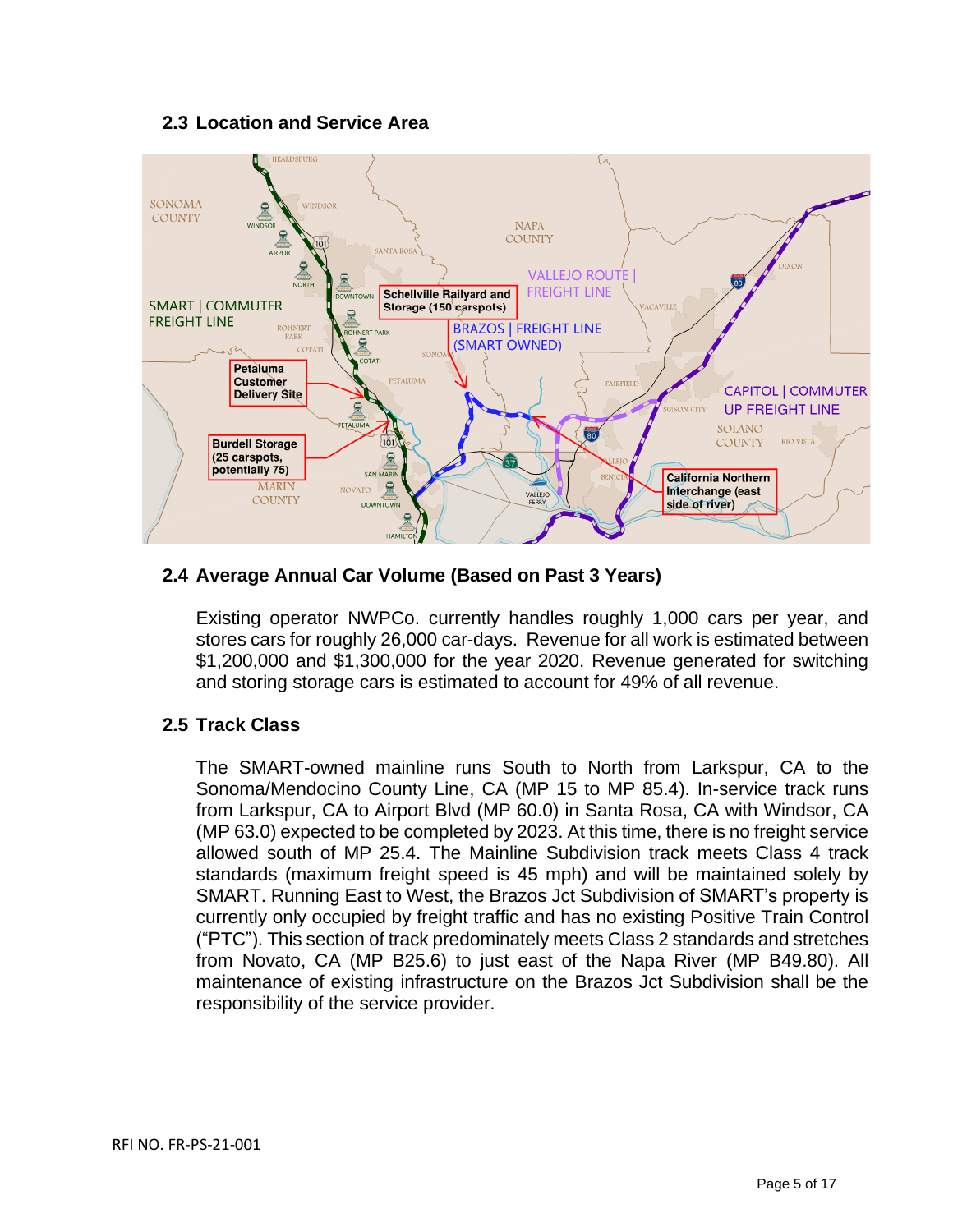#### **2.6 SMART Equipment**

SMART owns 2 in-service locomotives:

- 1. NWP 2009 Railpower RP20DB Tier III
- 2. NWP 2611 Railpower RP20GE Tier III

These units are available for use by the service provider. The 2009 Railpower RP20DB Tier III locomotive is already installed with the Positive Train Control onboard system required to operate on the Mainline Subdivision to Petaluma, CA.

If service provider chooses to use their own equipment, the equipment must be furnished with onboard Automatic Train Control equipment, which must be interoperable with SMART's Enhanced Automatic Train Control System.

In addition to the 2 locomotives, SMART owns 2 ballast cars which will be available for the service provider to use also.

### **3. GENERAL SCOPE OF SERVICES**

#### **3.1 Service Provider Responsibilities**

Service Provider shall be responsible for providing the following services when under contract:

- a. All track inspection and maintenance activities on the Brazos Jct Subdivision right-of-way and trackage required to support intended operation during the term of the Agreement per Federal Railroad Administration and California Public Utilities Commission (CPUC) regulations.
- b. Operation and maintenance of the two moveable bridges (lift span, swing span) on the Brazos Jct Subdivision.
- c. All maintenance and mechanical activities on the SMART-Owned equipment identified in Section 2.6 if SMART-owned equipment is used by the service provider. This includes performing all maintenance and FRA required inspections on locomotives and railcars, etc.
- d. All vehicle and equipment maintenance on Service Provider-owned or leased equipment.
- e. All marketing, sales, and new customer business development.
- f. All personnel management.
- g. Contract Administration.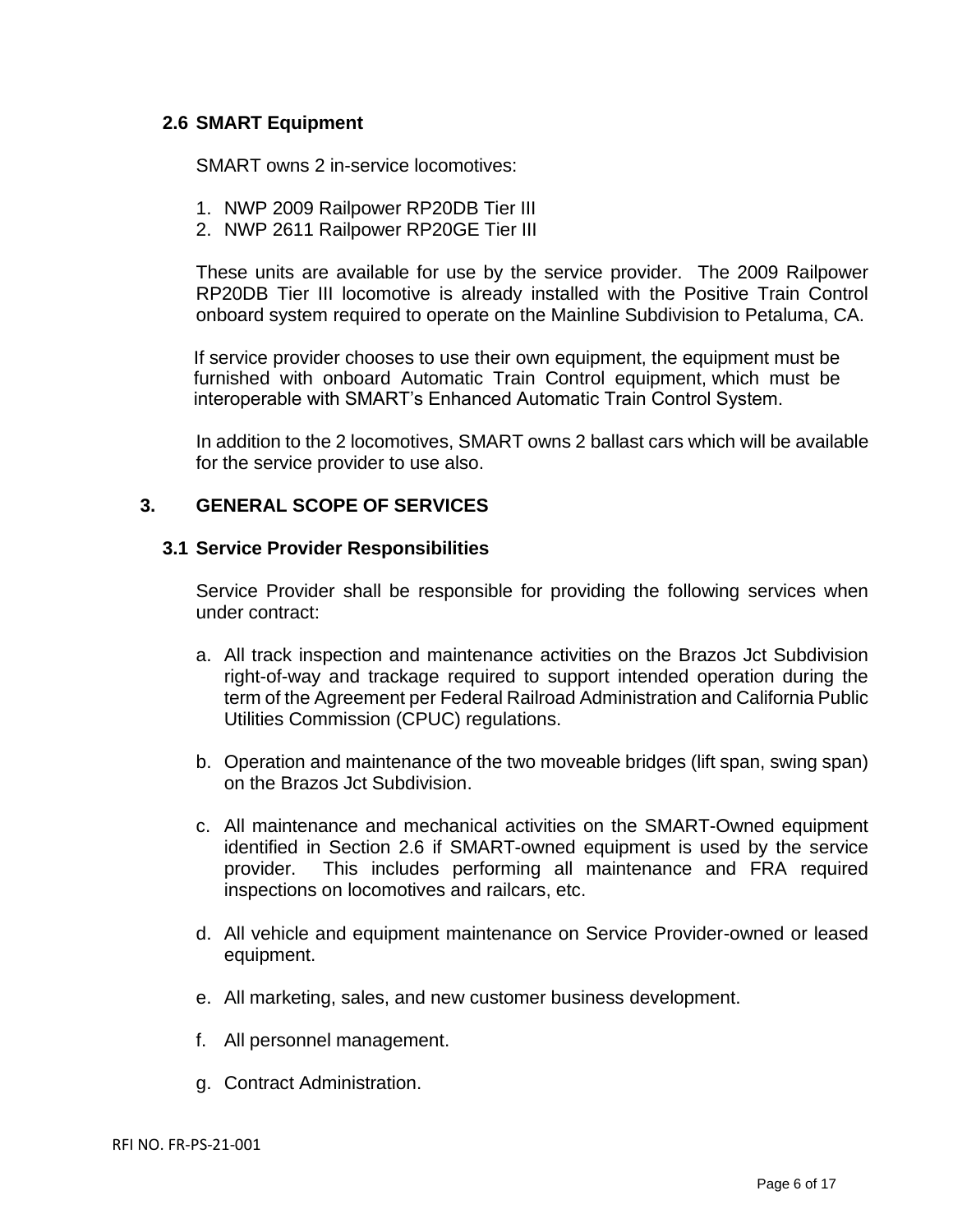- h. FRA required employee training and qualification.
- i. FRA required reporting and safety plans/programs.

## **3.2 SMART Responsibilities**

SMART would be responsible for providing the following support services:

- a. Freight access and use of right-of-way.
- b. All dispatch services.
- c. SMART-Owned equipment identified in Section 2.6 above if the service provider chooses to use SMART's equipment.

## **3.3 Mutual Responsibilities**

a. Any capital upgrades or improvements to infrastructure would require mutual agreement between both parties.

## **4. INSTRUCTIONS TO SUBMIT RESPONSE**

### **4.1 RFI Response Schedule**

The RFI Response Schedule is listed below and is subject to change at the sole discretion of the District.

| <b>Date</b>     | <b>Event</b>                                  |
|-----------------|-----------------------------------------------|
| August 4, 2021  | <b>Issue Request for Information</b>          |
| August 18, 2021 | RFI Responses Due to SMART, 2:00 PM (Pacific) |

### **4.2 Questions and Clarification Requests**

A. All questions, inquiries, requests for information, requests for clarification and other communications regarding the Request for Information must be submitted using the District's Procurement Portal located at [https://sonomamarintrain.bonfirehub.com](https://sonomamarintrain.bonfirehub.com/) by clicking on the Opportunity Q & A tab of the message section located on the project page.

The questions submitted must reference the section of the Request for Information or other document when submitting the request.

- B. Rules of Contact
	- (1) RFI Responders shall only correspond or communicate with the District regarding this RFI through the District's Procurement Portal Opportunity Q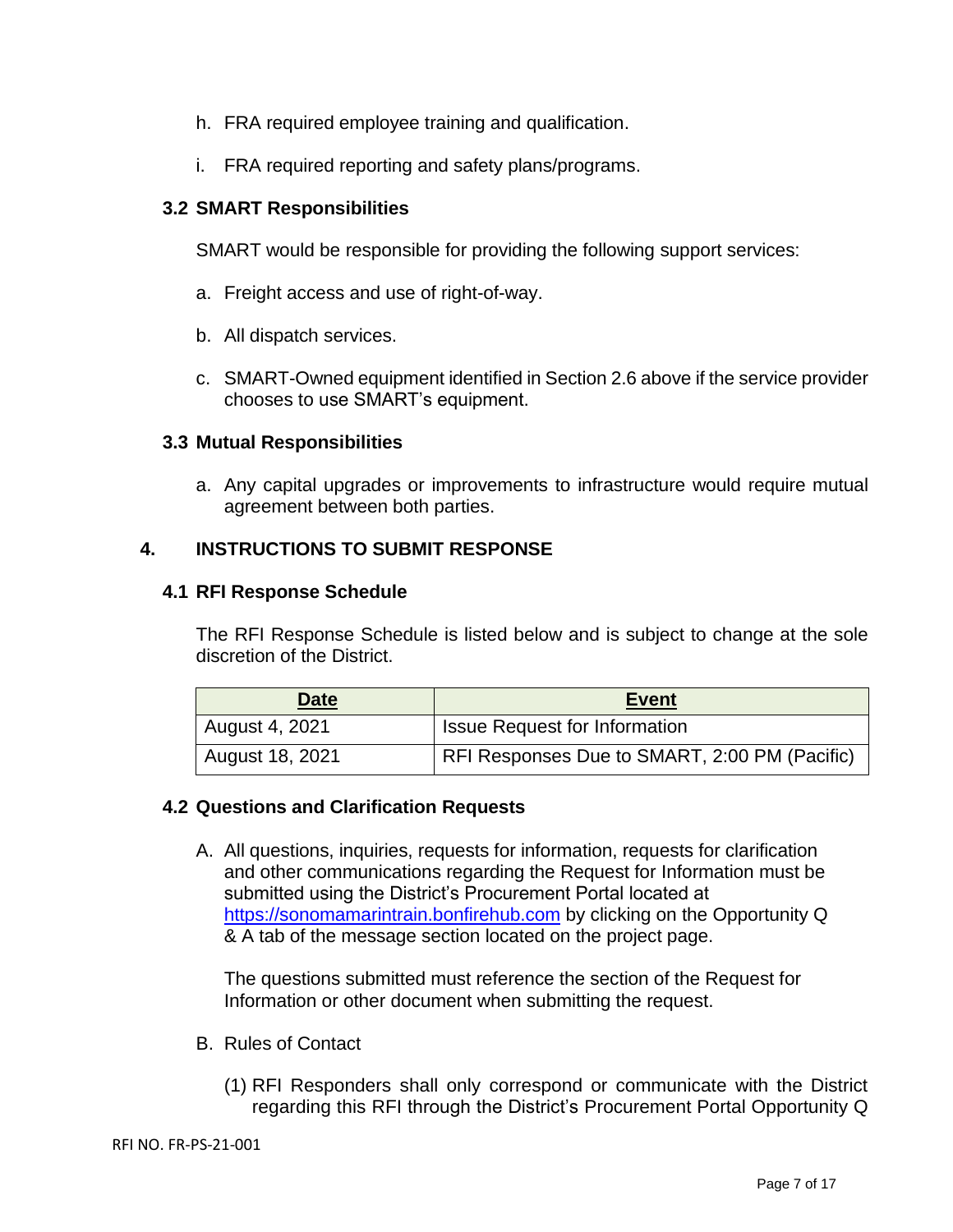& A tab.

- (2) RFI Responders shall not contact District employees or officials regarding the RFI, except through the process identified above.
- (3) The District will not be bound by any oral exchange or any other information or exchange that occurs outside the official process specified herein.

#### **4.3 Submission Requirements**

Proposers shall submit the response electronically. The Response shall be uploaded at [https://sonomamarintrain.bonfirehub.com](https://sonomamarintrain.bonfirehub.com/) within the project page for this Request for Information by the deadline identified in the "RFI Response Schedule". **Hardcopy response submittals, responses submitted by email, and faxed responses will not be reviewed.** SMART is not responsible for submissions delayed for any reason. The online submission system will not allow for any submission to be accepted after the stated date and time.

Responses to this RFI shall be prepared in the format indicated on SMART's Procurement Portal and will include the following elements:

| <b>Part</b> | <b>Contents</b>               |
|-------------|-------------------------------|
|             | Questionnaire                 |
|             | <b>Additional Information</b> |

### **PART A. QUESTIONNAIRE**

Responder shall submit the following information under this section:

a) Complete and Sign the Questionnaire (Attachment A).

### **PART B. ADDITIONAL INFORMATION**

a) Responder may submit any additional information they wish to share with SMART. This information may include details about your company, history of performing services, qualifications of staff, etc. This section is optional.

#### **4.4 Modifications to Responses prior to Due Date**

In the event a Responder submits a Response to the RFI and needs to make revisions or withdraw their Response prior to the Deadline, instructions for doing so can be found here: [https://support.gobonfire.com/hc/en-us/articles/200531216-](https://support.gobonfire.com/hc/en-us/articles/200531216-Can-I-revise-my-submission-) [Can-I-revise-my-submission-.](https://support.gobonfire.com/hc/en-us/articles/200531216-Can-I-revise-my-submission-) Once the Submission Deadline has passed, revisions are not permitted.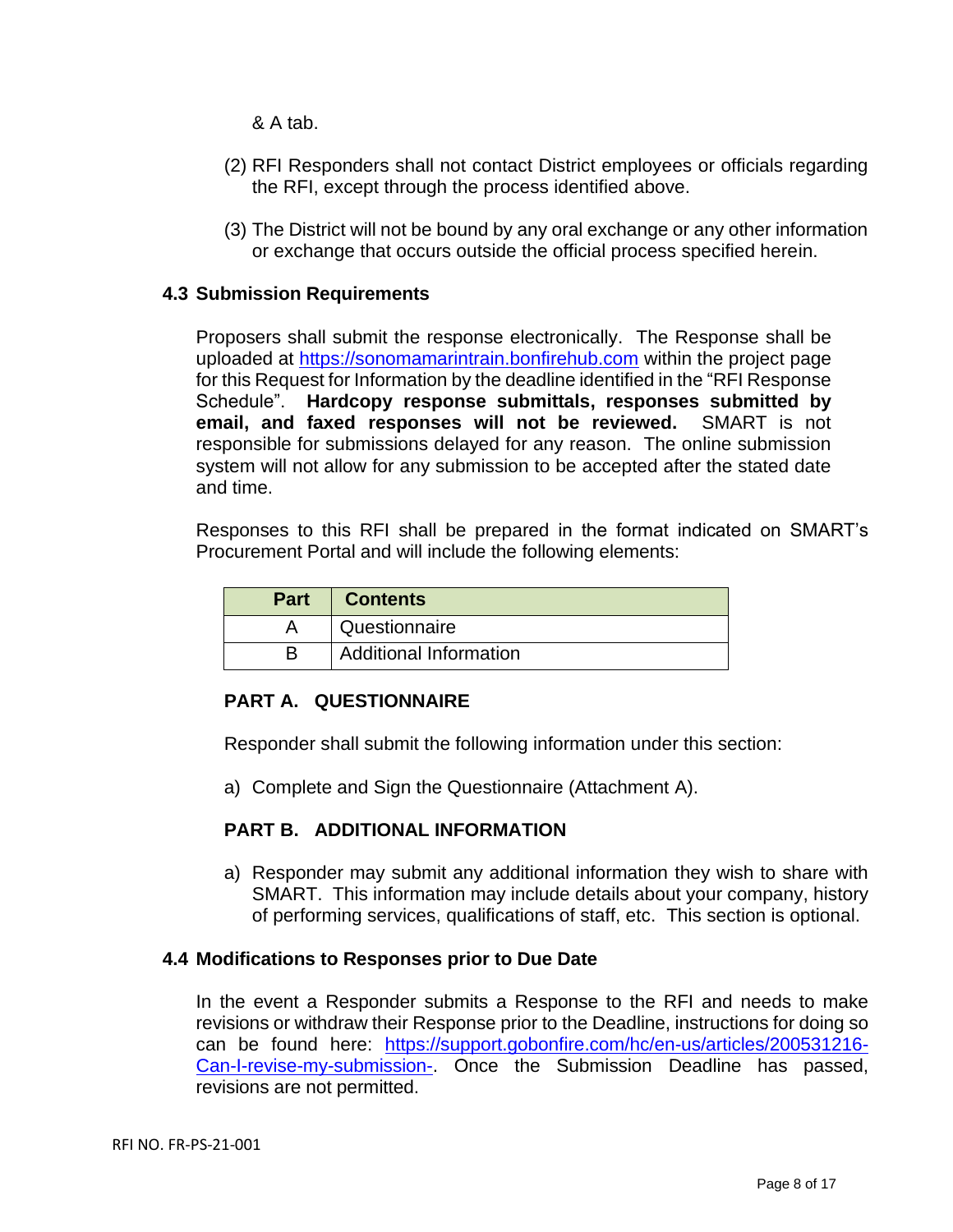## **4.5 No Public Opening of Responses**

Responses submitted will not be publicly opened. Only those persons authorized by the District, and its officials, employees and agents, having a legitimate interest will be provided access to the Responses submitted.

#### **4.6 Cost of Submitting a Response**

The Responder shall bear all costs and expenses whatsoever for the preparation, submittal, discussions, interviews, and negotiations related to the Response.

#### **4.7 Public Disclosure**

All written correspondence, exhibits, photographs, reports, printed material photographs, tapes, electronic disks, and other graphic and visual aids submitted to the District during this process, including as part of the response to this RFI, are, upon their receipt by District, the property of the District and are subject to the California Public Records Act (Chapter 3.5, commencing with Section 6250, of Division 7 of Title I of the Government Code) (the "Act"). None of the aforementioned materials will be returned to the submitting parties. Respondents should familiarize themselves with the provisions of the Act. In no event shall District, or any of its agents, representatives, Contractors, directors, officers, or employees be liable to any Responder for the disclosure of all or a portion of a Response submitted under this RFI.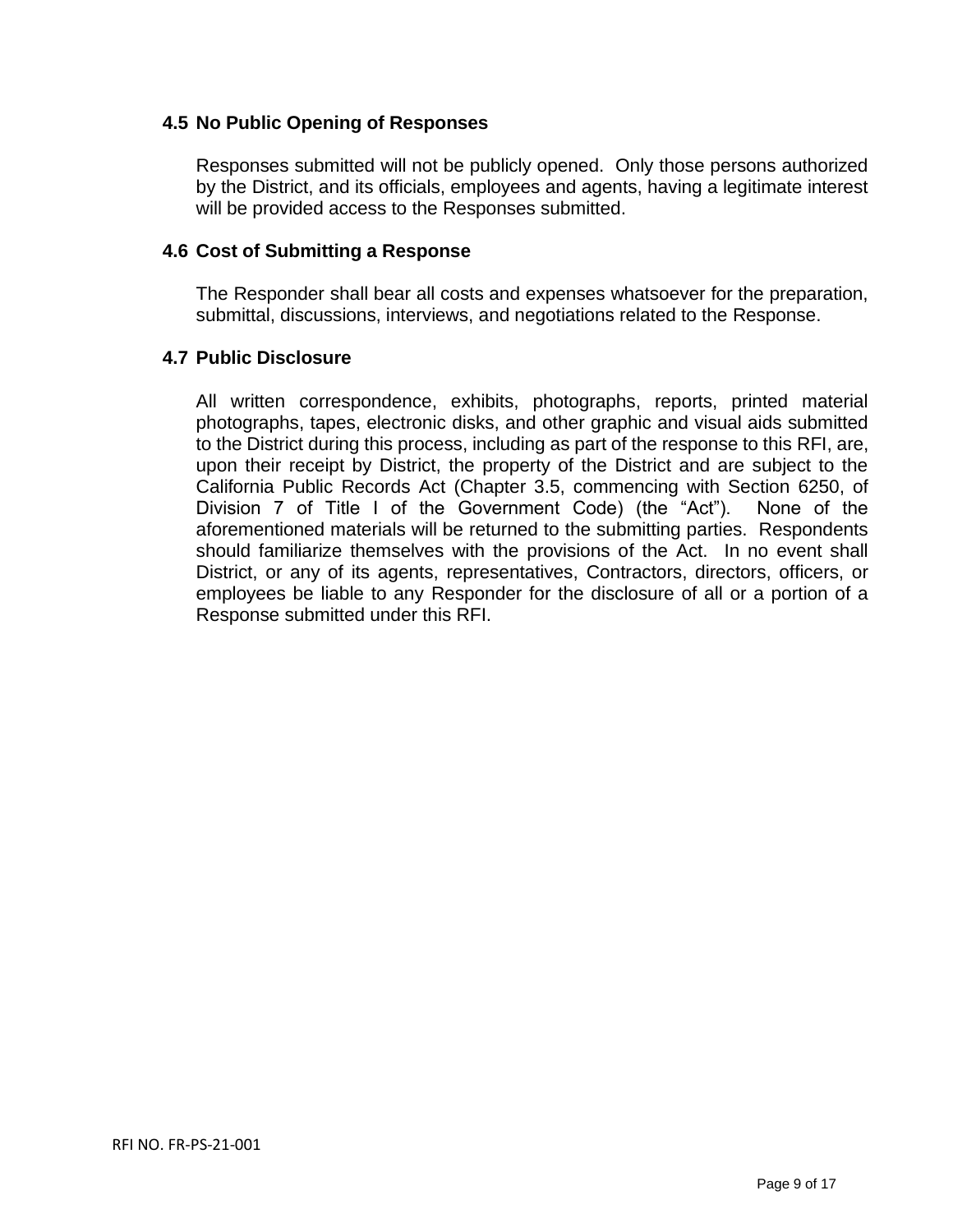# **ATTACHMENT A**

## **QUESTIONNAIRE**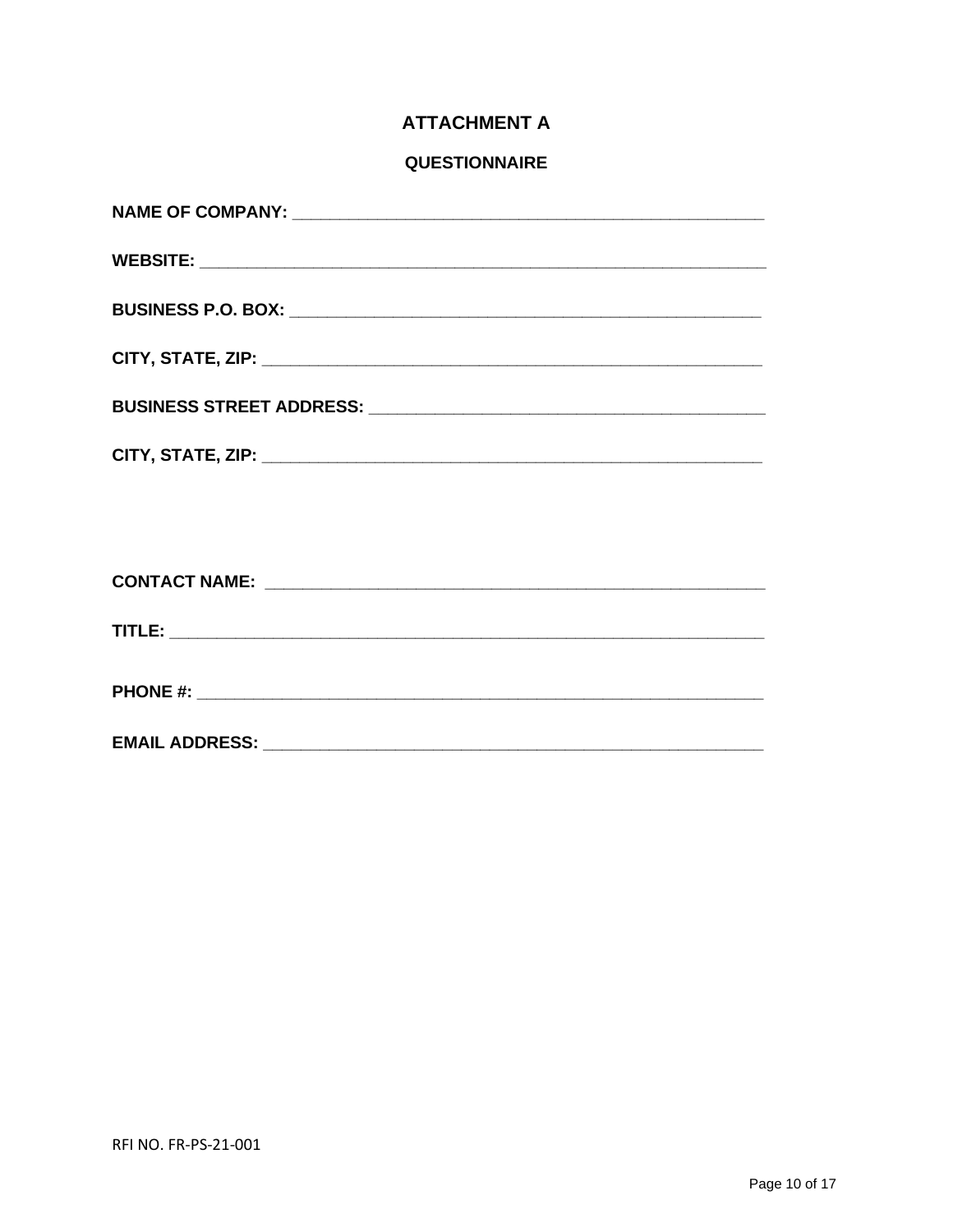| 1. Is your company interested in providing Freight Rail Operation Services for SMART |
|--------------------------------------------------------------------------------------|
| based on the information provided in the Request for Information?                    |

| Nο<br>dс |
|----------|
|----------|

If answered "no", what additional information would your company need in order to be interested in providing these services for SMART? (Attach Additional Sheets if Necessary)

\_\_\_\_\_\_\_\_\_\_\_\_\_\_\_\_\_\_\_\_\_\_\_\_\_\_\_\_\_\_\_\_\_\_\_\_\_\_\_\_\_\_\_\_\_\_\_\_\_\_\_\_\_\_\_\_\_\_\_\_\_\_\_\_\_

\_\_\_\_\_\_\_\_\_\_\_\_\_\_\_\_\_\_\_\_\_\_\_\_\_\_\_\_\_\_\_\_\_\_\_\_\_\_\_\_\_\_\_\_\_\_\_\_\_\_\_\_\_\_\_\_\_\_\_\_\_\_\_\_\_

\_\_\_\_\_\_\_\_\_\_\_\_\_\_\_\_\_\_\_\_\_\_\_\_\_\_\_\_\_\_\_\_\_\_\_\_\_\_\_\_\_\_\_\_\_\_\_\_\_\_\_\_\_\_\_\_\_\_\_\_\_\_\_\_\_

\_\_\_\_\_\_\_\_\_\_\_\_\_\_\_\_\_\_\_\_\_\_\_\_\_\_\_\_\_\_\_\_\_\_\_\_\_\_\_\_\_\_\_\_\_\_\_\_\_\_\_\_\_\_\_\_\_\_\_\_\_\_\_\_\_

\_\_\_\_\_\_\_\_\_\_\_\_\_\_\_\_\_\_\_\_\_\_\_\_\_\_\_\_\_\_\_\_\_\_\_\_\_\_\_\_\_\_\_\_\_\_\_\_\_\_\_\_\_\_\_\_\_\_\_\_\_\_\_\_\_

\_\_\_\_\_\_\_\_\_\_\_\_\_\_\_\_\_\_\_\_\_\_\_\_\_\_\_\_\_\_\_\_\_\_\_\_\_\_\_\_\_\_\_\_\_\_\_\_\_\_\_\_\_\_\_\_\_\_\_\_\_\_\_\_\_

\_\_\_\_\_\_\_\_\_\_\_\_\_\_\_\_\_\_\_\_\_\_\_\_\_\_\_\_\_\_\_\_\_\_\_\_\_\_\_\_\_\_\_\_\_\_\_\_\_\_\_\_\_\_\_\_\_\_\_\_\_\_\_\_\_

\_\_\_\_\_\_\_\_\_\_\_\_\_\_\_\_\_\_\_\_\_\_\_\_\_\_\_\_\_\_\_\_\_\_\_\_\_\_\_\_\_\_\_\_\_\_\_\_\_\_\_\_\_\_\_\_\_\_\_\_\_\_\_\_\_

| 2. If your company is not interested in performing all of the Freight Rail Operation |
|--------------------------------------------------------------------------------------|
| Services for SMART, is your company interested in providing a portion of the Freight |
| <b>Rail Operation Services?</b>                                                      |

|  | <b>Yes</b> | <b>No</b> |  |  |  | We are interested in performing all of the Services |
|--|------------|-----------|--|--|--|-----------------------------------------------------|
|--|------------|-----------|--|--|--|-----------------------------------------------------|

If yes, please indicate which portions below:

- **Operations**
- Track Maintenance
- Vehicle Maintenance
- $\Box$  Signals
- **Marketing & Business Development**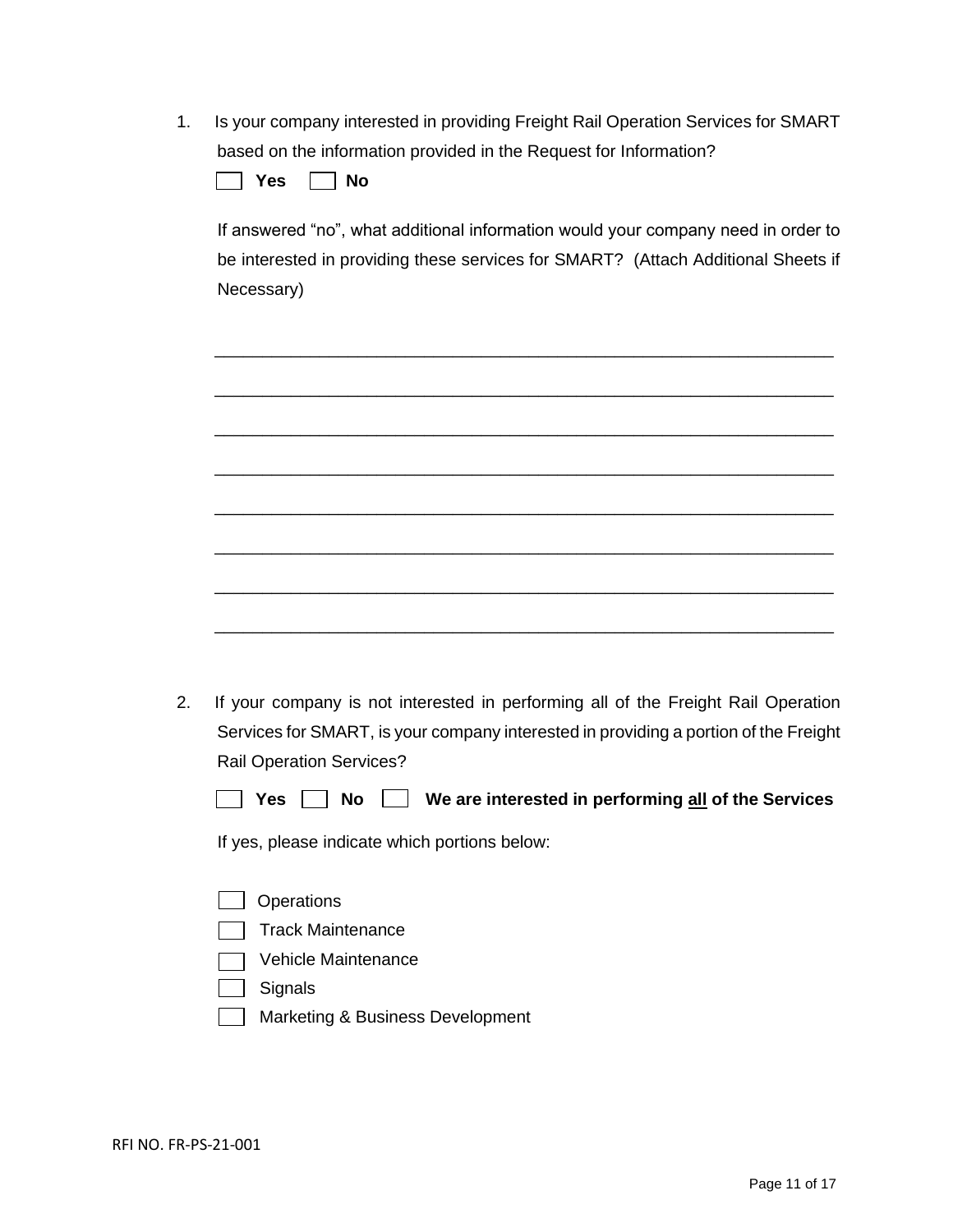- $3<sub>1</sub>$ How many years of experience does your company have performing similar work identified in the General Scope of Services? \_\_\_\_\_\_\_\_\_\_\_\_\_\_\_\_\_\_\_\_\_\_ years.
- 4. What additional information would your company need to know in order to submit a competitive proposal? (Attach Additional Sheets if Necessary)

 $5<sub>1</sub>$ Please provide feedback to SMART regarding the Scope of Services and this potential opportunity. (Attach Additional Sheets if Necessary)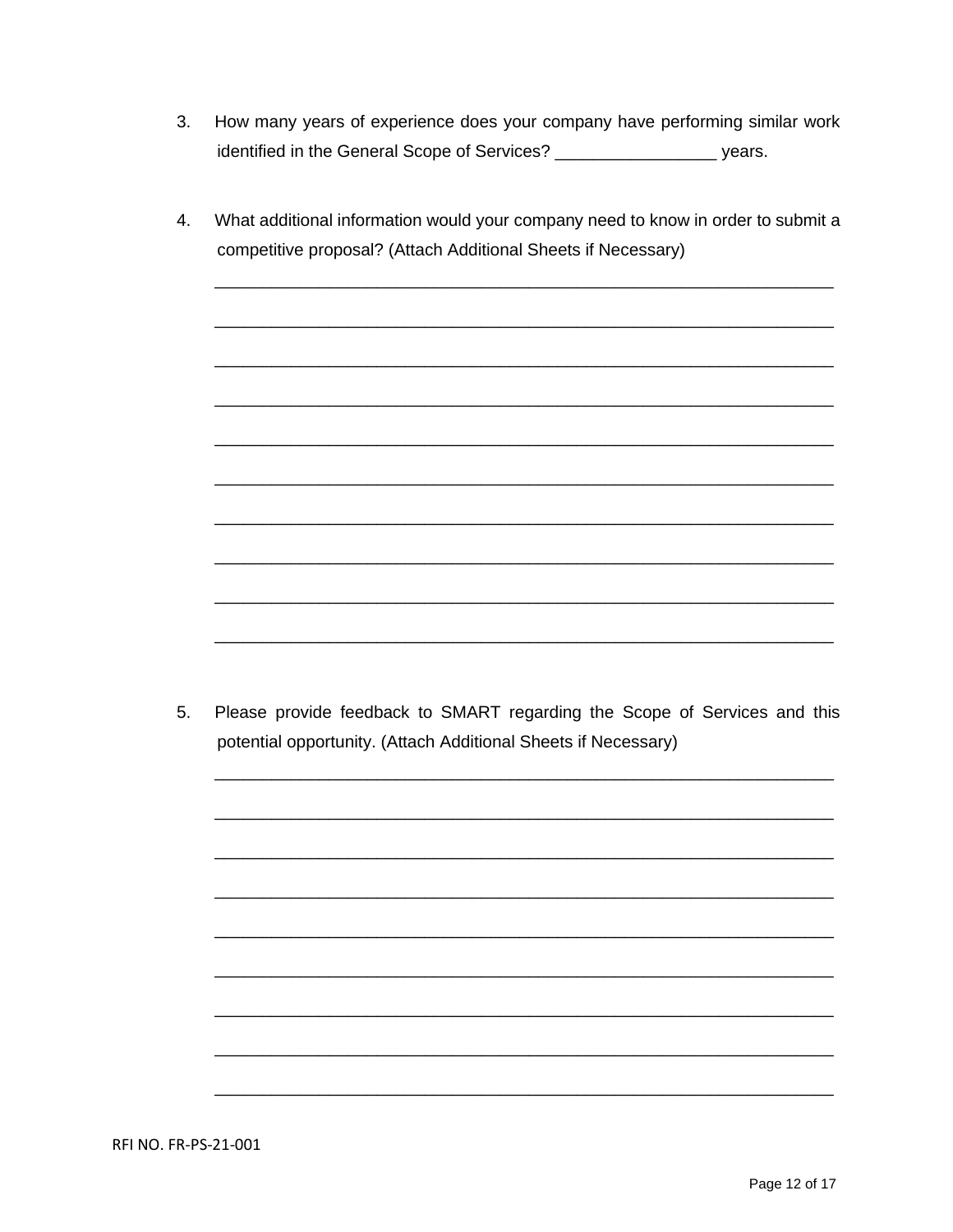# ATTACHMENT B

# **Executive Summary of SMART's Freight Rail Operations, Maintenance, Capital Costs, and Business Opportunities Analysis**

**Prepared by Project Finance Advisory Ltd. For Sonoma-Marin Area Rail Transit District (SMART)**

#### **Introduction**

This executive summary is intended to provide SMART with an overview of key findings from the recently completed analysis of freight rail operations, maintenance, capital costs, and business opportunities. The objective of the study was to conduct a thorough and unbiased analysis of existing and potential freight rail customers within the North Bay Area and to identify the operations, maintenance, and capital costs associated with the expected and potential freight traffic. In addition, the analysis would identify the challenges, potential solutions to those challenges, and provide reasonable estimates of the freight traffic potential which the area holds.

#### **Description of Study**

The freight study provides a review and assessment of existing and potential freight rail customers in the service area, existing and potential freight traffic and revenue under various scenarios, and estimates of Operations & Maintenance (O&M) costs associated with each freight customer's traffic.

#### **NWPCo. Freight Revenue**

At present, NWPCo. is generating revenue by providing two basic services – rail transportation and storage of rail equipment. NWPCo. transports products to various customers along the line, primarily grain moving to feed mills and malt for Lagunitas Brewing, all located in the Petaluma area. NWPCo. also earns revenue by providing track space for storage of rail equipment north of Novato



and in Schellville, and for storage of empty and loaded liquid petroleum gas (LPG) cars near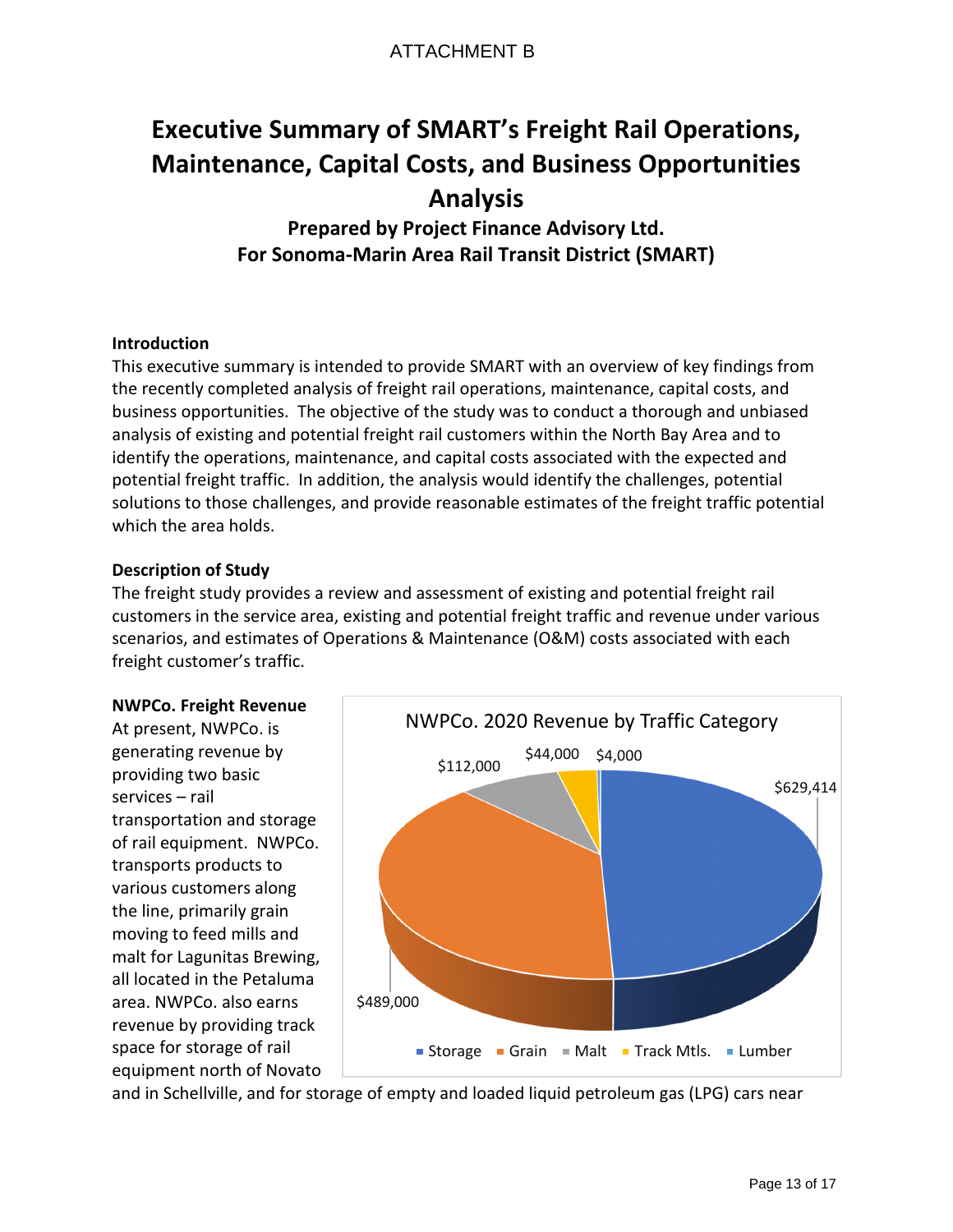Schellville. The proportion of NWPCo. revenue generated by each traffic category in 2020 is shown in the accompanying graph. The category "Track Mtls." includes materials shipped in for SMART's track construction by contractor Stacy & Witbeck.

Revenue earned for moving and storing storage cars generated the largest proportion (49%) of NWPCo's revenue in 2020, followed by transportation of grain (38%). Total revenue has increased over the past five years, primarily a result of additional grain shipments going to the feed mills.

#### **Estimated O&M Costs of Freight Activities**

Operations and maintenance (O&M) costs associated with the freight operation fall into two basic categories, train operations and infrastructure. Looking first at train operations, it appears there are only a few significant "out-of-pocket" or direct operating costs associated with moving freight cars to and from customers: the cost of fuel, car-hire (rental), and direct labor. Other costs are essentially fixed costs that will not vary significantly with additional traffic handled. Detailed, itemized financial records for NWPCo. were not provided so it was not possible to conduct a thorough analysis of the company's operational costs. Using estimated figures, it appears that individual cars handled for customers provide comfortable profit margins. This means that any increases in freight traffic will materially and directly improve cash-flow, while any traffic losses will notably diminish company cash-flow amounts. Additional cost detail is provided in the full report. It is recommended that all cost figures be fully verified, analyzed, and incorporated into a financial model and strategic plan.

With the necessary infrastructure already in place to facilitate movement of freight traffic, capital spending to support existing freight customers' shipments will be minimal for the life of those assets. Infrastructure maintenance spending will be driven primarily by SMART's need to keep existing track assets in safe condition for passenger operation as the various infrastructure components age. Three main infrastructure cost categories were reviewed in the study: freight switches, passenger infrastructure, and the Brazos Branch.

A **freight spur switch** that provides access to a freight customer's spur will require maintenance to ensure it functions reliably and safely. Like any physical asset, its components will wear over time and require increasing amounts of maintenance as it ages. Working with SMART's managers, life-cycle maintenance costs for main track freight switches located along the passenger corridor were developed. The fully allocated cost for maintenance of these switches is estimated to be \$5500/year in early years, increasing to an average of approximately \$8000/year after several decades of service. SMART currently has three main track switches that provide access to freight customer facilities and five additional main track or controlled siding switches that are used only by the freight operation.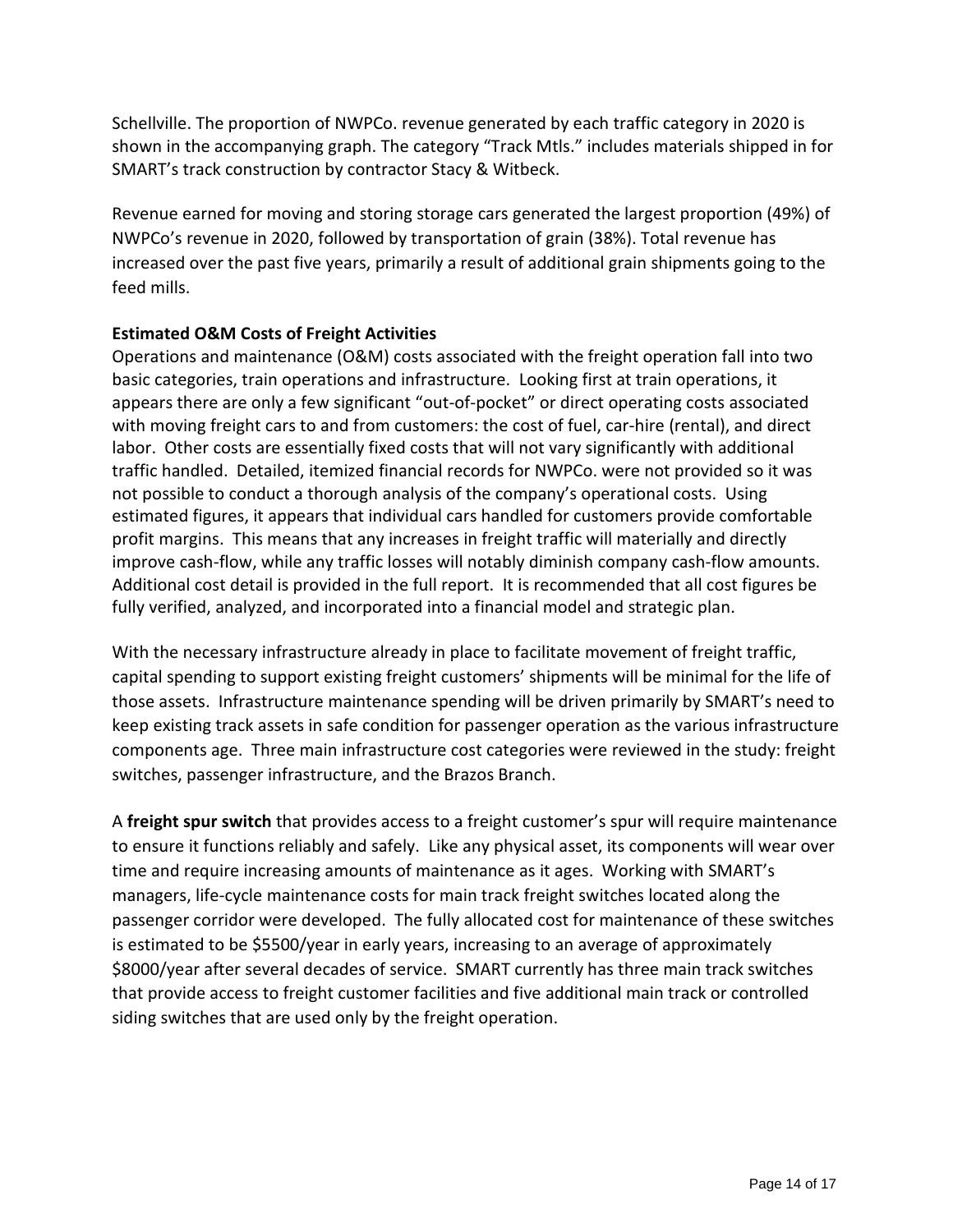While various track and bridge components will be subjected to additional wear and tear because of freight operation on the **passenger infrastructure**, it appears those additional costs will be so minor as to be almost immaterial. Based on train-mile and ton-mile usage of the passenger infrastructure at current levels, the freight operation will account for something in the range of 1-4% of overall traffic on the line. With the freight service accounting for such a small portion of the



overall infrastructure use it appears that freight activity will not be a key driver of track maintenance spending in the future. Track maintenance spending along the passenger corridor will be driven primarily by the much higher standards required for passenger operations, with the need to provide high levels of safety and comfort for passengers. Given this, overall maintenance spending on infrastructure components along the passenger corridor in the future will be essentially unaffected by the presence of the freight service.

The "**Brazos Branch**" trackage extends eastward nearly 24 miles from Ignacio Wye through Schellville to Lombard and is currently freight-only. The current condition of track along this line is more than adequate to support the existing freight operation for many years with only minimal, routine maintenance. In terms of overall cost, by far the most significant risk factors on the Brazos Branch are related to flooding and bridges. Flooding in these low areas is common, and bridges – especially the movable structures – can require repairs involving six figure price tags. Bridges spanning navigable rivers are also subject to additional risk from collisions involving barge traffic. In previous instances funds for this kind of work have been available through state or federal programs such as FEMA and/or various grant programs. With SMART's freight trains being the sole users of this branch in the future, a significant expenditure to repair extensive flood damage or address a major bridge issue would need to be managed carefully since it would have a major impact upon the finances of the freight business.

#### **Freight Traffic Projections**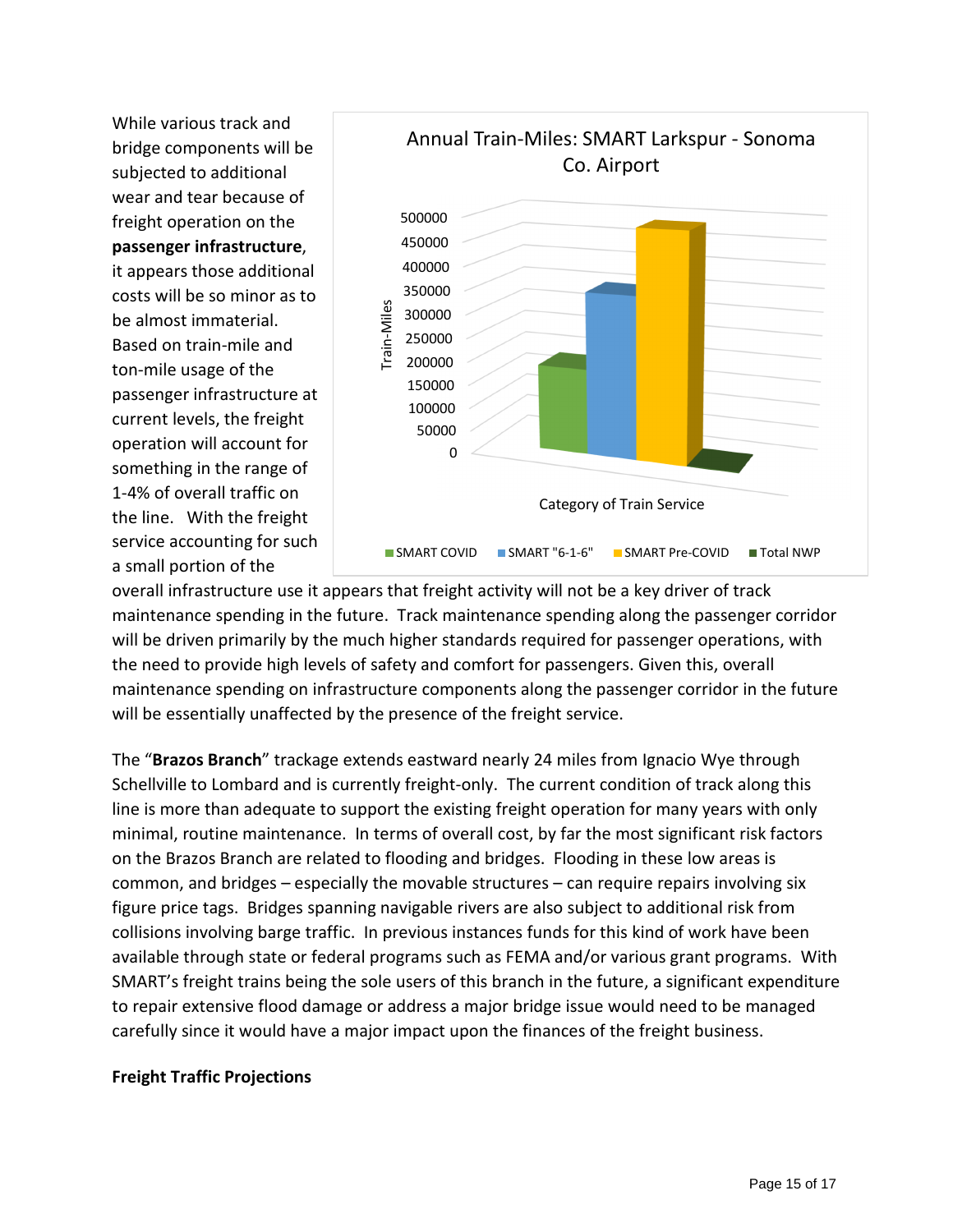Based upon extensive research as well as numerous interviews with existing customers, potential customers, and other individuals with knowledge of freight transportation in the North Bay Area, three traffic forecast scenarios have been prepared. Additional detail on each scenario can be found in the full report. The forecasts show a divergence of revenue outcomes over the next 10 years, primarily dependent upon how SMART elects to manage its freight operation.

The **Base-Case** assumes that the freight service continues to function as it has in recent years, with essentially the same operating and commercial practices. This is essentially a "status-quo" forecast without any significant investments or changes. The slight increases in traffic shown are primarily due to additional marketing efforts and added emphasis on the car storage business, which includes use of the currently inactive main track north of Windsor. Total revenue in the base-case scenario grows from approximately \$1.3 million in 2021 to nearly \$2.0 million in 2030.

The **Downside** forecast assumes a variety of negative outcomes that would adversely affect freight traffic. Examples of potentially negative issues are: continued aggressive rate increases by railroads, an aggressive increase in user fees for SMART trackage, loss of customerresponsive service, customers charged for the cost of switches, only minimal marketing/promotional activities, restrictions to storage of hazardous tank cars, limitations on available track capacity for car storage, and land not made available for new transload facilities. Total revenue in the downside forecast is anticipated to drop slightly from approximately \$1.2 million in 2021 down to \$1.1 million in 2030.

The **Upside** forecast assumes multiple policies favorable to freight development are implemented in the future. Examples of favorable changes are: rate reductions, improvements

in service consistency and transit times, aggressive marketing/promotion of freight service, addition of freight spurs with minimal or no charge for usage, development of transload sites, prudent application of available grant funds to develop spur tracks and freight facilities, increased availability